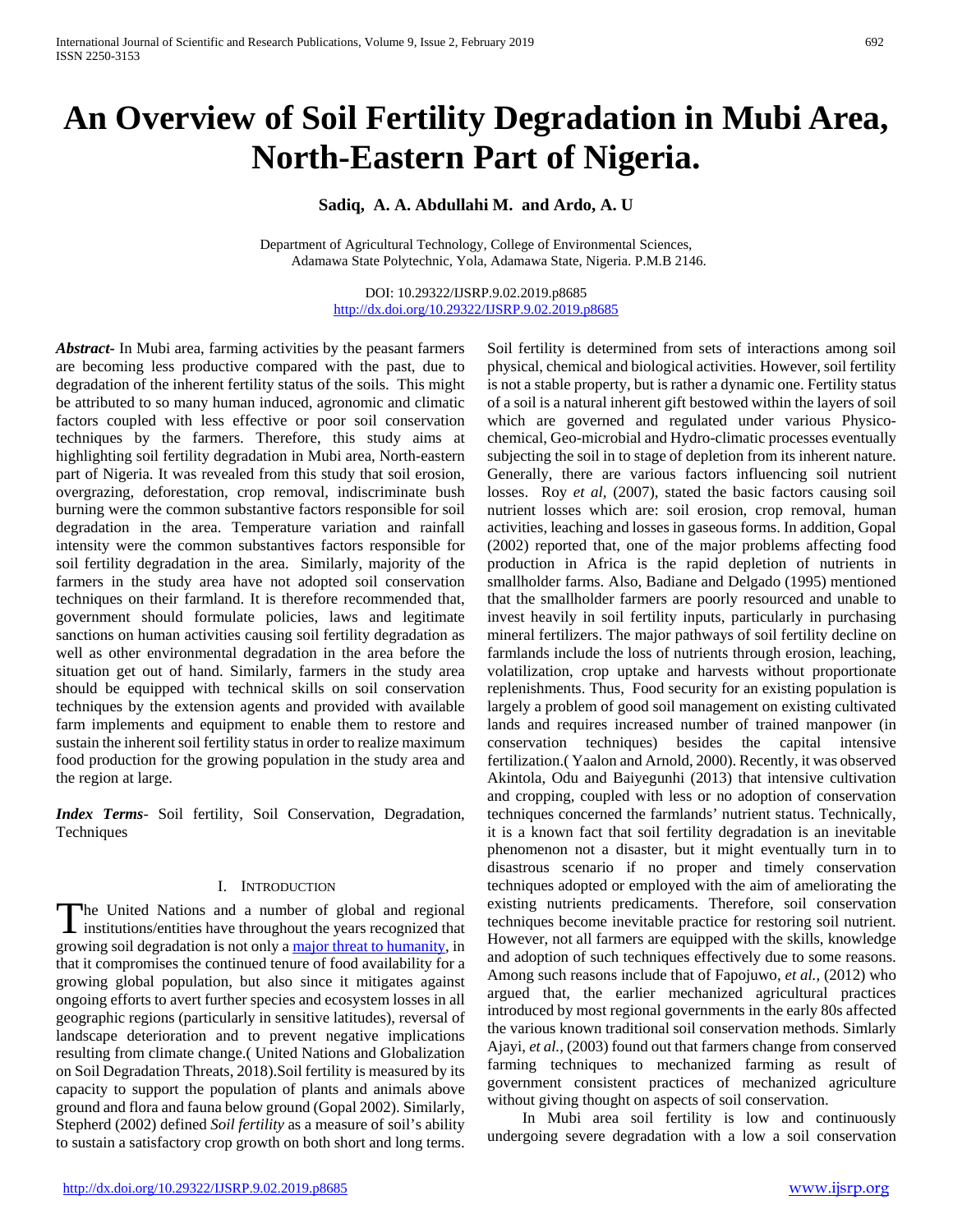practices ( Ray, 2006 and Sadiq and Tekwa, 2018). These effects of such a decline in nutrient supply significantly reduce crop yields in the study area. Proper understanding of the factors militating against soil fertility degradation is highly essential in current situation. Therefore, this study undertaken to highight soil fertility degradation in Mubi area, with the specific objectives of identifying major factors depleting the soil fertility and providing conservation practices employed by the farmers towards restoring and sustaining the inherent fertility of the soil as well as suggesting possible workable solutions to the menace in the area.

## II. THE STUDY AREA

Mubi land area lies between latitudes  $9°30'$  and  $11°$  north of the equator and longitudes  $13^{\circ}$  00' and  $13^{\circ}45'$  east of the Greenwich Meridian at an altitude of 696 m above sea level. It is situated in the northern guinea savannah ecological zone of Nigeria. It has a land area of  $4,728.77 \text{ km}^2$  and a population of 759,045 people in 2003 (Adebayo, 2004). The climate of the study area is characterized by alternating dry (November to March) and wet (April to October) seasons. The mean annual rainfall ranges from 700 mm to 1,050 mm. The seasonal maximum temperature of 37.0°C occurs in April and minimum of 12.7°C in January. Maximum relative humidity is 90% and minimum is 50% (Adebayo, 2004).The vegetation is of typical which implies grassland interposed by shrubs and few trees mostly acacia (*Acacia albida*), locust-beans (*Parkia biglobosa*) and Eucalyptus trees (*Eucalyptus spp*) among others (Adebayo, 2004, Tekwa and Usman, 2006).

#### III. THE SOIL CLASS OF MUBI AREA.

 Studies have revealed that the soils of Mubi area fall under the category of lithosols Adebayo, 2004; Tekwa and Usman, 2006). Lithosols constitutes one of the upper categories of the Food and Agricultural Organization (FAO) and United Nations Economic, Scientific, and Cultural Organization (UNESCO) soil classification system. They refer to soils with rock-basements within shallow depths from the soil surface as shallowness and stoniness of the surface soil depths, and are usually characterized by orchard-type vegetation due to limitations in inherent fertility (Nwaka *et al*., 1999). Mubi soils have also been classified as Alfisols based on the United States Department of Agriculture (USDA) classification system and the soils are generally of low fertility status to support heavy nutrient requiring plants (Tekwa, *et al*., 2011).

## IV. REASEARCH METHODOLOGY

 To achieve the specific objectives of the study, the author comprehensively studied the limited available pertinent past and previous studies conducted in the area which form the basis of the secondary data for the research. In addition, on farm observations, in-depth interview sessions, and focus-group discussions were undertaken for the background and qualitative data respectively

## V. SOIL FERTILITY DEGRADATION IN MUBI AREA.

 Mubi soils are located around Savannah region of the tropical West Africa. Thus, savannah soils are generally low in inherent fertility. Lithosols are generally characterized by low nitrogen (N), phosphorus (P), cation exchange capacity (CEC), total exchangeable basis (TEB) and low activity clays (Landon, 1991). Globally, Lithosols largely occur within the fertile and problem soil distribution zones and are mostly found in tropical than in the temperate zones (Badejo *et al.,* 1999). These soils are susceptible to crusting and compaction, surface erosion and leaching of plant nutrients just as glared in soils of the study area. These soil characteristics makes soil fertility management a major task in crop production practices around Mubi area. Thus, the soil status of the area are seriously experiencing exacerbated depletion of its fertility which is a prerequisite to optimum food production as a result of the following overviewed glaring inflicting factors. These factors are grouped into three; namely *agronomic anthropogenic* **and climatic factors**

## **1. AGRONOMIC FACTORS.**

## • **Soil Erosion**

 Soil erosion by water or wind agents selectively damages the soil by removing organic matter, soil particles, plant nutrients, pedon thickness, and reducing soil chemical capacity to retain added nutrients. Hence, erosion removes soil particles that are necessary for water storage and denies root exploration for plant nutrients. (Sadiq and Tekwa, 2018). In West Africa, soil erosion gulps about 10-21 tons of top soils per ha on nearly gentle slopes of 0.4 - 0.8% and up to 30 - 35 tons on 1-2% slopes (Serageldin, 1987). In Nigeria, it has been reported that over 25 million tons of valuable top soils are lost annually to erosion (Ezedinma, 1982). Similarly, soil erosion in Mubi region is being aggravated by factors such as topography, rainfall intensity and soil types. Above all unrestricted human activities such as overgrazing, continuous cultivation, deforestation have aided the acceleration of soil erosion in Mubi region. (Musa and Adebayo, 2004).

 In Mubi area, an estimated average weight of soil loss from some sampled gully erosion features ranged from 159,574.14 kg at Vimtim with narrow gully and 725, 345.01 kg at Muvur with a wider gully in 2003, and it ranged from 101,556.0 kg at Gella to 98,400.86 kg at Muvur in 2004 (Tekwa and Usman, 2006). In 2003, about 884.91 tons of soil was lost at Vimtim and Muvur, while 199.95 tons were lost at Gella and Muvur, totaling 1084.87516 tons of top soils lost annually, and thereby minimizing the cultivable land size in the areas. The magnitude of soil loss caused by gully erosion was greater at Digil, followed by Muvur, than Madanya and Lamorde. However, the soil losses were lesser at Vimtim and Gella sites (Tekwa and Usman, 2006). Despite the larger soil loss by the gully erosion at Digil, Yet, no farmer used any cultural methods to control the observed erosion in the area. Thus, gully erosion is rampant in Digil area in Mubi North and Lamurde area in Mubi South respectively. (Musa and Adebayo, 2004). The glaring devastation of soil erosion on soil was proved from the pictures depicted on the plates below.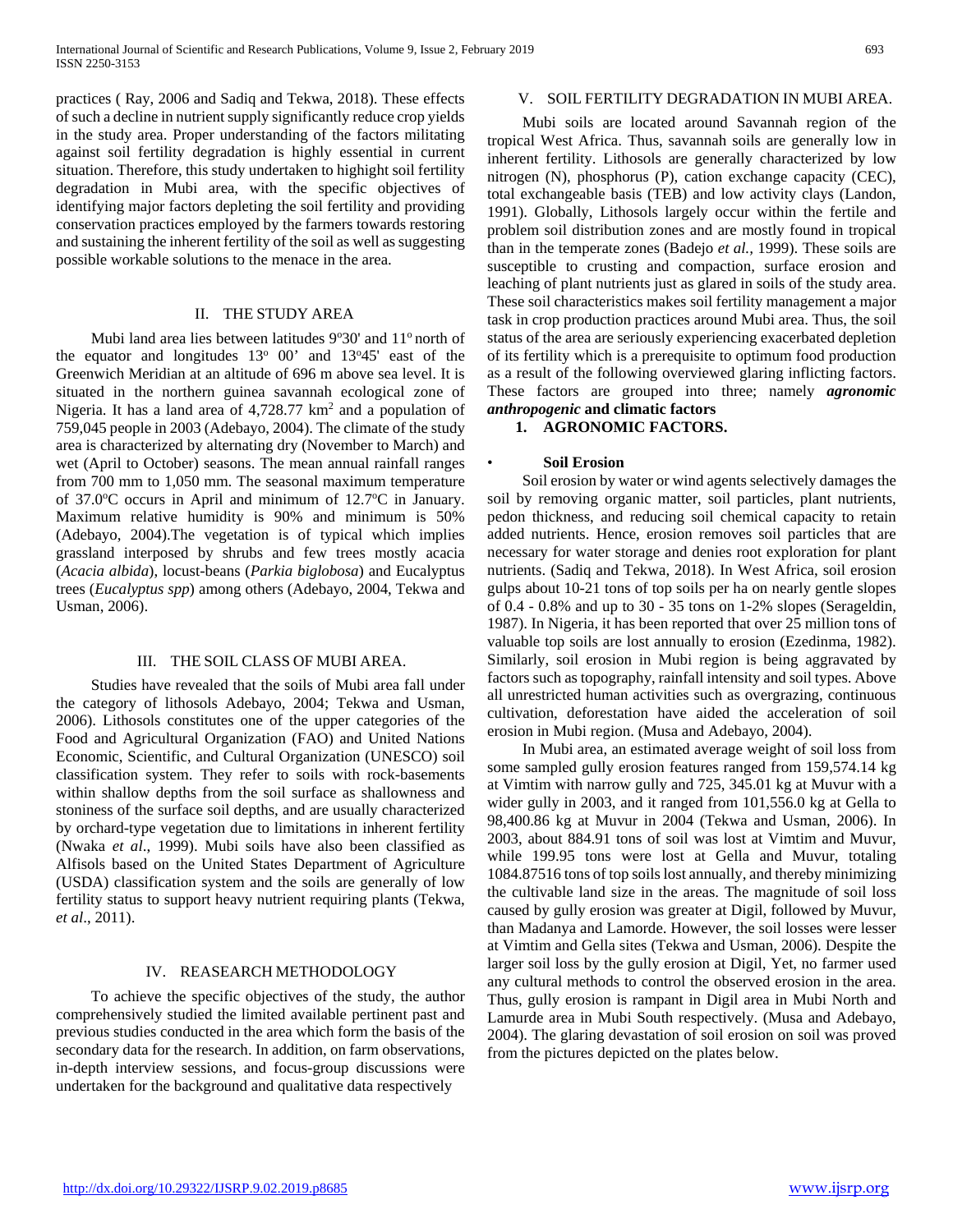

Plates1. Effects of soil erosion on farm degradation around Mubi area.

## • **Crop Removal**

 The amount of soil nutrient removals by crop plants for their growth and development may not be commensurable with external nutrient inputs. Experiences from some depleted soils of Africa shows that 33% of the total soil N can be lost within 10 years and 33% of P within 20 years, thereby causing a loss in grain yields by twice higher per ha. In Africa, several countries have a negative nutrient balance of more than 60 kg of its total required nutrients annually (FAO, 2000). The unequaled nutrient balances occur, where nutrient removal exceeds nutrient additions (Roy *et al.,* 2007). This may cause soil fertility depletion or nutrient mining in excess amounts.

 In Mubi area, increased continuous cropping for more decades with less or no nutrient addition h**as** resulted to negative nutrient balance.( Sadiq and Tekwa, 2018) A negative balance may be acceptable for a short period, but where prolonged, it may lead to soil deterioration and is usually very expensive to reclaim depleted soils (Roy, *et al.,* 2007). Generally, imbalances in soil fertilization are a major threat to sustainable crop production in on depleted farmlands.

# • **Continuous Cropping Practices**

 The report of Sadiq and Tekwa, (2018) revealed that, the unavailability of fertile agricultural lands has made most farmers engaged in continuous cropping systems and without involving proper management techniques in the study area. Some farmers in Mubi area can cultivate a piece of land for over 15 years without minding the recommended soil nutrient management rules. This farmer behavior has altered the inherent fertility status of Mubi soils and thereby causing lower crop yields over time as a result of diminishing land returns. Thus, Gadiga, ( 2004) stated that, most of the problems, of course, are derived from the fact that large proportion of crop production in the region is in the hands of peasant farmers operating within the frame work of traditional system of agriculture.

#### **2. ANTHROPOGENIC FACTORS.**

 According to Mayo (2007), an environment is made up of its immediate surroundings and consists of the earth and the atmosphere occupied or used by man. Man creates or damages the environment through his actions. For instance, in Mubi, if human actions are not controlled or monitored, it may lead to adverse effects on soil fertility and long term crop productivity. Some of the evident anthropogenic induce activities that influence nutrient losses in the study area include:

- Deforestation,
- Overgrazing,
- Indiscriminate and excessive bush burning,
- Removal of crop residues.

# • **Deforestation**

 Deforestation can be seen as an act of indiscriminate felling of trees or shrubs for timber and other agricultural purposes. Greenfield (1989) reported that in 1983, desertification was assessed to affect 90% of Africa's range lands, 80% of rain fed croplands and 30% of irrigated lands, which is indeed awful. Deforestation may lead to soil erosion, loss of soil nutrients, and decrease in transpiration and evaporation losses, which may consequently lead to desert encroachment. Historically, trees are cut down for timber, firewood and for other domestic or agricultural purposes around Mubi area. ( Sadiq and Tekwa, 2018) Consequently, these actions may lead to climate change and global warming problems as well as depletion of certain soil resources. Deforestation activities in the study area over the years are now triggering desert encroachment and extensive erosion. Similarly, Adebayo (2004) explained that vegetation in Mubi-north has been seriously depleted and the limited woodlands (of about 25 %) have been reduced by half. These woodlands are fast losing their existence through deforestation. Farmlands themselves are gradually transforming into bare surfaces due to a combination of over- cultivation and urbanization. The fact that Mubi area has the largest land covered by bare surfaces, in the region makes it a disaster zone in the whole region. The evidence of deforestation in the study is very clear from plates shown below;



Plate 2. Deforestation activity at Sebore Village in Mubi area .

### • **Overgrazing**

 Overgrazing implies excessive grazing or removal of grasses by animals, thereby exposing soils to degradation. Production sytem of livestock is predominantly extensive rather than intensive, using range-land, crop residues and collected fodder to a greater extent than sown pastures and concentrates ( Gadiga, 2004) Therefore, looking at the extensive nature of the production system, nomadic cattle rearers move their herds in and out of the area in accordance with seasonal changes as a consequence predisposing the soil to loss of organic matter, of texture, structure and compaction which are premises of nutrients availability. Similarly, Mubi is one of the major international cattle markets in Africa. High population of cattle reaches Mubi through several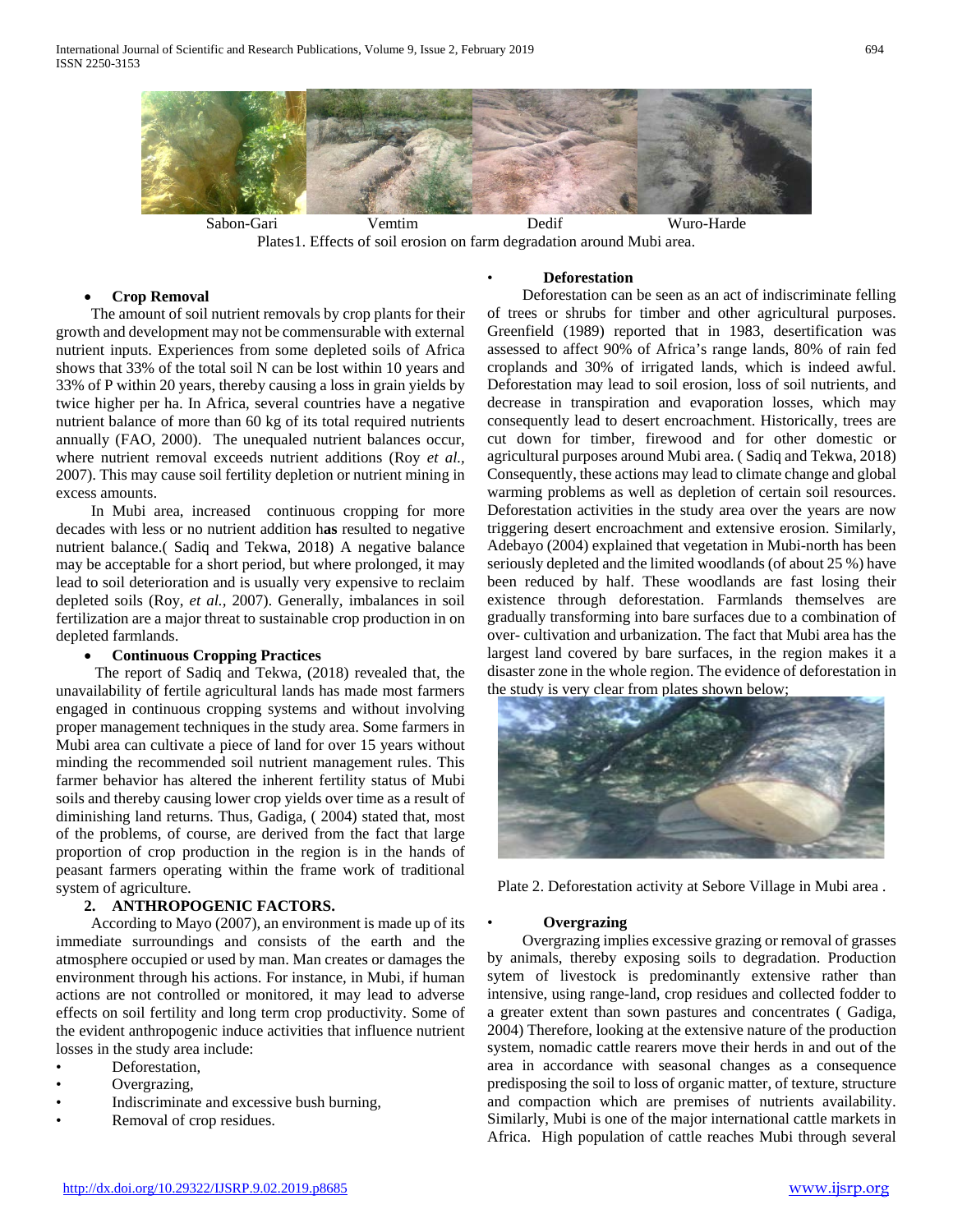routes of Cameroon and Chad Republics and thereby causing overgrazing and soil compaction problems that initiate soil degradation. Overgrazing affect soil structure, compaction rates, porosity, and top soil depletion. This may lead to soil erosion and

reduced soil fertility. The plates below portrayed the evident overgrazing in the area.



Digil Sabon- Gari Sebore Plates 3.Effect of overgrazing on destruction of crop residues and soil structure

## • **Removal of Crop Residues**

 Crop residues include harvested and un-harvested plant parts such as cereal-straw, stubbles, legume-haulms, plant roots, cerealhusks cassava peels, cocoa pods, etc, are all components of crop residues. Usually, the amount of crop residues after each harvest are extensively and immediately utilized for many purposes such as fencing, housing, fodder (hay), and fueling (fire wood) at the expense of soil surface coverage. In Mubi region, most farmers usually gather crop residues on their farms and sell them to pastoralists as a source of income without minding its negative implications or even understand the need to recycle such crop residues as sources of soil fertility enrichment on their farmlands. Understanding the pivotal role of crop residues in soil improvement by the peasant farmers in Mubi is indeed crucial.

Himadri and Dharamuir (2009) reported that cereal-straw and residues on maturity contains about  $0.5\%$  nitrogen (N),  $0.6\%$   $P_2O_5$ and  $1.5\%$  K<sub>2</sub>0 on the average, while the quantity of nutrients in legume residues are much higher than those in cereal straws. The nutrient potentials of cereal straw/residues are: 0.7 million tone of N, 0.84 million tone of  $P_2O_5$  and 2.1 million tons of  $K_2O$ . It was observed that even if 50% of these crop residues are utilized as animal feeds, the rest will still be mobilized during recycling of plant nutrients and in some other beneficial activities in soils and plants with optimal improvements. In Mubi region, more than 50% of crop residues are utilized for animal feeds and othaer economic purposes (Plate: 4.).



**Plate: 4. Removal of crops by the farmers for economic purposes from various places within Mubi Region.**

## • **Indiscriminate Bush Burning**

 This is a continuous uncontrolled burning of bush which subsequently destroys soil structures, texture, microorganisms and losses of nutrients in gaseous form. Over the years, most of the indiscriminate bush burning around Mubi area occurs during hunting of rodents and other bush meats by some of the villagers at the end of the rainy seasons. Bush burning activities extensively affects soil structures and microbial population. In addition, pastoralists also set fire on bushes usually at the onset of rainy seasons in order to facilitate faster germination, sprouting or rejuvenation of some grasses and shrubs as feeds for their livestock. ( Sadiq and Tekwa, 2018).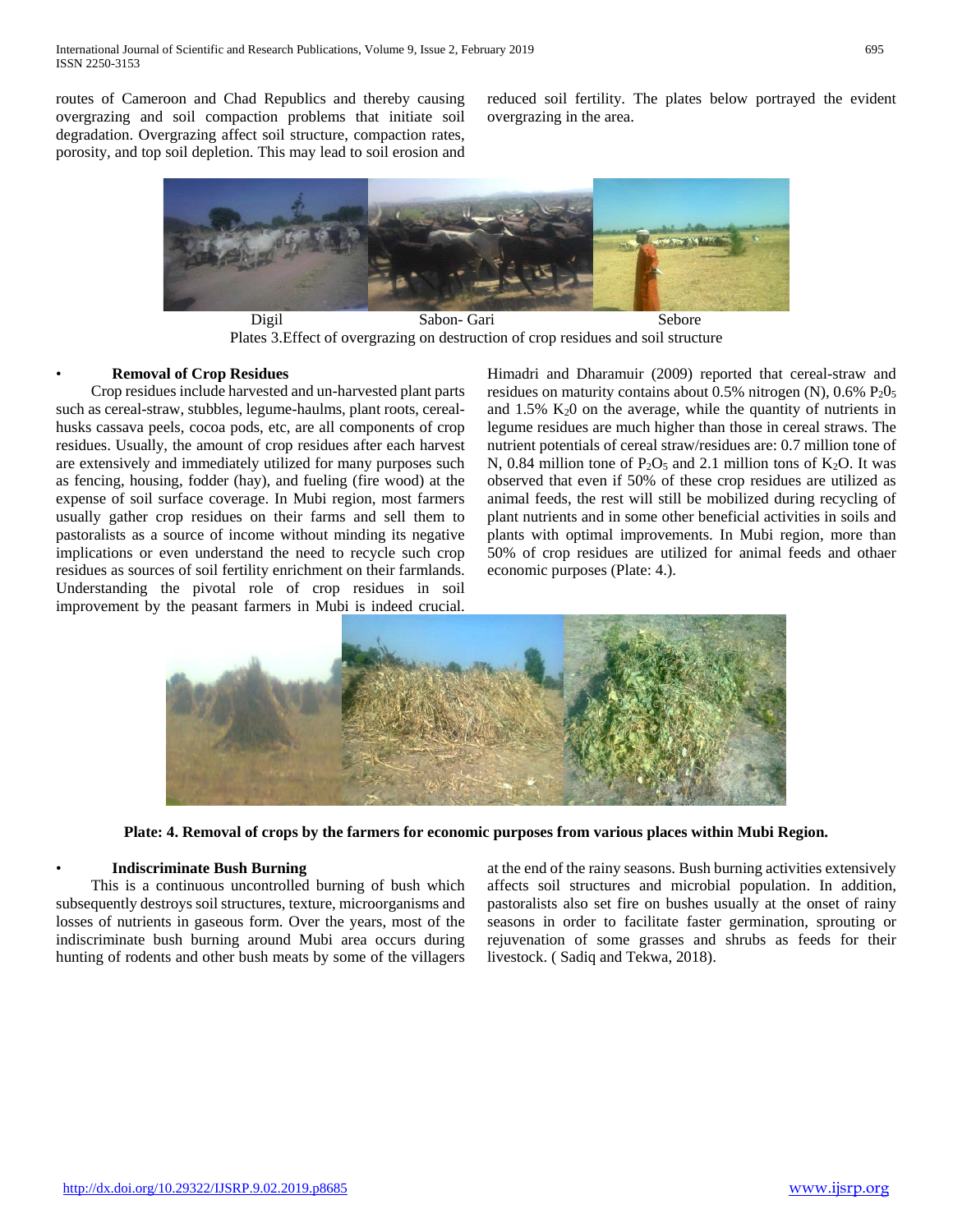

**Plate.5: Indiscriminate bush burning practices Mubi area.**

 Generally, from the historical point of view, human induced soil degradation had affected 46 million ha in Africa and 15 million ha in Asia (FAO, 2000) out of these, 25 percent of soils in Africa and 67 percent in Asia are moderately to severely degraded (Roy *et al.,* 2004).

## 3. **CLIMATIC FACTOR**

 Climate change is an overarching driver affecting numerous soil nutrients availability in the area most especially organic matter. Organic material in the soil is essentially derived from residual plant and animal material, synthesized by microbes and decomposed under the influence of temperature, moisture and ambient soil conditions. Ajoade,2004), most plants begin to accumulate organic matter at the temperature of about 0°C increasing in amount up to 25°C then decreasing to zero at 40°C. The temperature regime in Mubi region is warm to hot throughout the year, because of high radiation which is relatively evenly distributed throughout the year had leads to loss of organic matter because of higher decomposition rates most especially when there is a gradual increase in temperature from January to April with seasonal maximum occurring with about  $35-37$  <sup>o</sup>C respectively. Similarly, rainfall intensity, which relates the total amount of rainfall to its duration, is very important parameter controlling the probability and seriousness of soil erosion. Mubi region has the highest mean rainfall intensity (18-24 mm) in Adamawa state ( Adebayo, 1997: Musa and Adebayo, 2004). This high rainfall intensity makes the area more vulnerable to soil erosion as a result of high runoff, infiltration and leaching of soil nutrient subsequently reducing fertility of the soil area respectively.

## VI. CONCLUSION

 Obviously, the impact of soil fertility degradation in Mubi area is highly glaring and easily observable and felt by the farmers. This phenomenon in its practical sense affects hugely the quantity of food crops produce in the area. Most of the factors responsible for the decline in soil fertility in the area are of human induce agronomic and climatic factors which encompasses crop removal, poor management, soil erosion, deforestation, overgrazing, bush burning among others. Similarly, despite the apparent fertility degradation of soil in the study area the efforts made by the peasant farmers in the area towards application of cultural soil

conservation techniques were very low and also some were found to be non-existent. Farmer's attitudes on lack of technical knowhow and shortages of man power are hindering effective adoption of soil conservation techniques in the area.

#### VII. RECOMMENDATION

 The dream of optimum food production for the growing population will be actualized when the aforementioned soil fertility dilemmas facing the farmers in the study area are dismantled. To dismantle them, this paper therefore recommends the ardent need for inculcating extensions agent actively towards educating the farmers on the substantive factors affecting soil fertility degradation. Intensive training on workable soil conservation techniques that will improve and sustain the nutrient status of the soil should be made available to the small scale farmers in the area by the extension workers.

#### **REFERENCES**

- [1] Adebayo, A. A. (2004). *Mubi Region: A Geographical Synthesis* (1<sup>st</sup> Eds). Paraclete Publishers, Yola – Nigeria. Pp. 32 – 38.
- [2] Ajayi, O.C., Franzel, S., Kuntashula, E. and Kwesiga, F. (2003). Adoption of Improved Fallow Technology for Soil Fertility Management in Zambia: *Empirical Studies and Emerging Issues. Agroforestry Systems, 59:317 -326.*
- [3] Ajoade, J. O. (2004). Introduction to Climatology. Published by Vintage Publishers, Ibadan, Nigeria, ISBN – 978 – 8000. pp. XV – 38, 39 – 45, 70 – 71, 85 – 108, 129 – 132, 135, 107, 141 – 146, 149 – 155, 183 – 186, and 201 – 209.
- [4] Akintola, M.O., Odu, M.E and Baiyegunhi L.J. (2013). Adopted village project and farm income of beneficiary household in Kaduna, State, Nigeria.
- [5] Badejo, M. A., Amusan, A. A. and Hekstra, G. (1999) Interactions among the world's biomes climate, soil and pre-cultivation activities. 1n Badejo,M.A. and A. OJogun (eds.). *Strategies and Tactics of Sustainable Agriculture in the Tropics*. Vol. 1 College Press Ltd., Ibadan, Nigeria.
- [6] Badiane, O. and Delgaldo, C. L. (1995). *A 2020 vision for food, agriculture*  and the environment, Discussion paper. 4<sup>th</sup> International food policy institute, Washington DC.
- [7] Ezedinma, F.O.C. (1982) Efficient use of Nigerian land resources*. In: Proceedings of the First National Seminar on Agric*. Land Resources held at Kaduna, Sept. 13-18.
- [8] FAO (2000). *Scaling soil nutrient balances*. FAO fertilizer and plant nutrition bulletin No. 15. Rome.